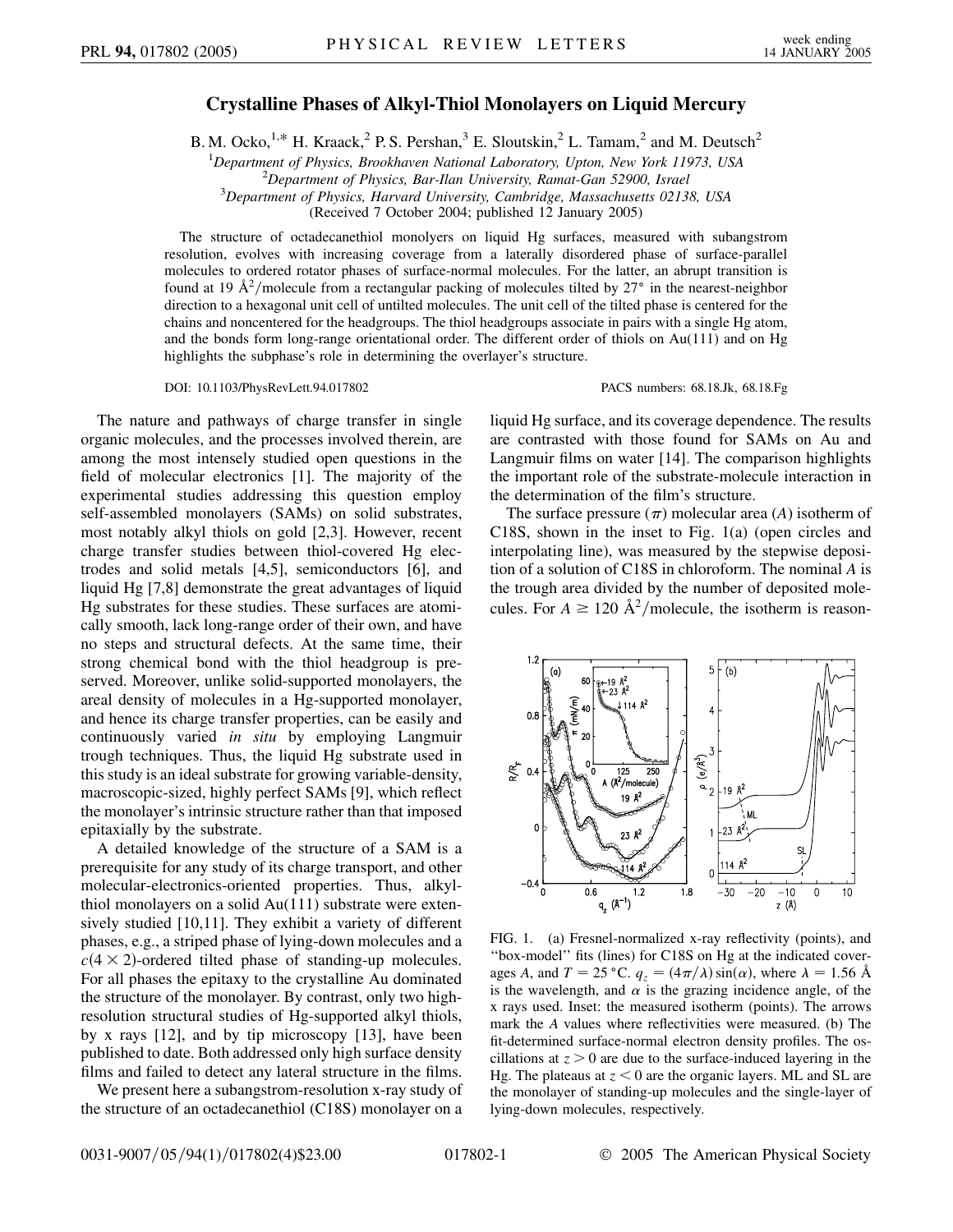ably well fitted by the Volmer equation of a 2D ''ideal'' gas law (dashed line),  $\pi(A - A_1) = k_B T$ . The fitted exclusion area, due to the finite molecular size,  $A_1 = (118 \pm 11)$ 8)  $\hat{A}^2$ /molecule, agrees closely with the 121  $\hat{A}^2$ /molecule calculated from the known molecular width  $(4.8 \text{ Å})$  and length  $(25.2 \text{ Å})$ . As shown for stearic acid on Hg  $[15,16]$ , this indicates that at  $A \approx 120 \text{ Å}^2/\text{molecule}$  the film is a closely packed monolayer of lying-down molecules. Similar isotherms for other-length alkyl thiols, CnS, with  $n = 12, 14,$  and 22, yield a linear  $A_1 = (6.04 \pm 0.3) \times n +$  $(10 \pm 6)$  Å<sup>2</sup>/molecule [17]. The coincidence of the slope,  $\sim$  6 Å<sup>2</sup>/molecule per carbon, with the area, 1.27  $\times$  4.8 Å<sup>2</sup>, of a lying-down  $CH<sub>2</sub>$  group, further supports the conclusions above identifying the  $A \ge 120 \text{ Å}^2/\text{molecule phase.}$ Similarly, the single plateau observed for  $35 \le A \le$ 120  $\rm \AA^2/m$  olecule and the steep rise in the isotherm at low  $A \leq 35 \text{ Å}^2/\text{molecule}$  hint at a coexistence region between lying-down and standing-up molecules, and condensed phases of standing-up molecules, respectively, as found for fatty acids [15,16]. Since definite structural conclusions cannot be drawn from the isotherm alone, we now proceed to discuss our x-ray measurements.

Specular x-ray reflectivity (XR) probes the surfacenormal electron density profile. Figure 1(a) shows a set of measured XRs (open circles), normalized to the Fresnel reflectivity,  $R_F$ , of an ideally flat and smooth surface, along with their box-model [15,16] fits (line), all providing excellent agreement with the measured points. The surfacenormal electron density profiles derived from these boxmodel fits are shown in Fig. 1(b). The rise in all  $R/R_F$ curves at  $q_z > 1.5 \text{ Å}^{-1}$  is due to surface-induced layering in the Hg subphase [18]. The Kiessig fringe period in  $R/R_F$  is observed to decrease with decreasing *A*. At  $A = 19 \text{ Å}^2/\text{molecule, the period, } \Delta q_z = 0.25 \text{ Å}^{-1}$ , yields a layer thickness of  $d = 2\pi/\Delta q_z = 25$  Å, close to the length of a fully extended molecule, 25.2 Å. The boxmodel fit (solid line) yields  $(25.2 \pm 0.4)$  Å. We conclude therefore that at this coverage the film is a monolayer of surface-normal aligned molecules. At *A* 114  $\AA^2$ /molecule, the fit reveals a uniform film of thickness of  $d = 4.8 \text{ Å}$  and an electron density  $\rho = 0.30 \text{ e}/\text{Å}^3$ . These values are in excellent agreement with the interchain distance and the electron density of close-packed alkyl chains [19]. This, and the Volmer exclusion area, strongly supports the conclusion that for  $A \approx 114 \text{ Å}^2/\text{molecule}$  the film is a dense single layer of surface-parallel molecules. The high surface tension of Hg,  $\gamma \approx 500$  mN/m, yields a very low surface roughness,  $\sim$  1 Å, which permits accurate thickness determinations of these very thin films. At 23  $\AA^2$ /molecule the fit yields  $d = 22.2$  Å. This, and the 25*:*2 A length of a fully extended molecule, suggests at this coverage a monolayer of standing-up molecules, tilted by  $(28 \pm 3)$ ° from the surface normal. In the plateau region of the isotherm, between 30 and 90  $A^2$ /molecule, the XR curves (not shown) can be fitted only by a model assuming a coexistence of the (tilted) standing-up and the lyingdown phases. At a coverage of  $A = 19 \text{ Å}^2/\text{molecule}$ , a partial untilted standing-up phase, coexisting with a tilted phase, could be produced directly at  $25^{\circ}$ C. Cooling to  $10^{\circ}$ C yielded a uniform untilted phase, which remained stable upon subsequent heating to  $25^{\circ}$ C.

The in-plane order was probed by grazing incidence diffraction (GID) and Bragg rod (BR) measurements at the GID peak positions. BR scans yield information on the thickness of the laterally ordered phases, on the direction and magnitude of the chain tilt, and on the formation of a mercury thiolate in the headgroup. For the lying-down phases no GID peaks were observed indicating that these phases are disordered laterally. This is in contrast with the lying-down phases of fatty acid monolayers on Hg, which were found to be ordered laterally [15,16]. However, the standing-up phases of alkyl thiols on Hg do exhibit well ordered phases which we now discuss.

A GID scan at  $A = 23 \text{ Å}^2/\text{molecule}$  is shown in Fig. 2. In contrast with previous measurements [12], which did not show any GID peaks [20], eight distinct, resolution limited, diffraction peaks are observed here between 0*:*5   $q_{\parallel} \leq 3.0 \text{ Å}^{-1}$ . These peaks can be indexed to within  $\pm 0.002$  Å<sup>-1</sup> in a *noncentered* rectangular unit cell of dimensions  $\mathbf{a} = 5.51 \text{ Å}$  and  $\mathbf{b} = 8.42 \text{ Å}$ , with two molecules per cell. The presence of the odd- $(h + k)$  peaks is the unambiguous signature of a noncentered cell. SAMs of alkyl thiols on a solid Au $(111)$  substrate [11] also show a noncentered unit cell, often referred to by the larger  $c(4 \times$ 2) supercell. Noncentered cells have not been hitherto reported for monolayers of any chain molecule on Hg [15,16] or on water [14], although such cells were obtained



FIG. 2. GID pattern for C18S at 23  $\AA^2$ /molecule. Here  $\alpha$  <  $\alpha_c$ , the critical incidence angle for total external reflection, we scan the angle from the reflection plane, 2 $\theta$ , and  $q_{\parallel} \approx (4\pi/\lambda) \times$  $\sin(2\theta/2)$ . The sharp diffraction peaks, originating in the structure of the monolayer, can be indexed in a (noncentered) rectangular unit cell. The broad peak at  $q_{\parallel} \approx 2.3 \text{ Å}^{-1}$  is due to the liquid structure factor of the Hg. The inset shows the evolution of the low-order peaks with coverage.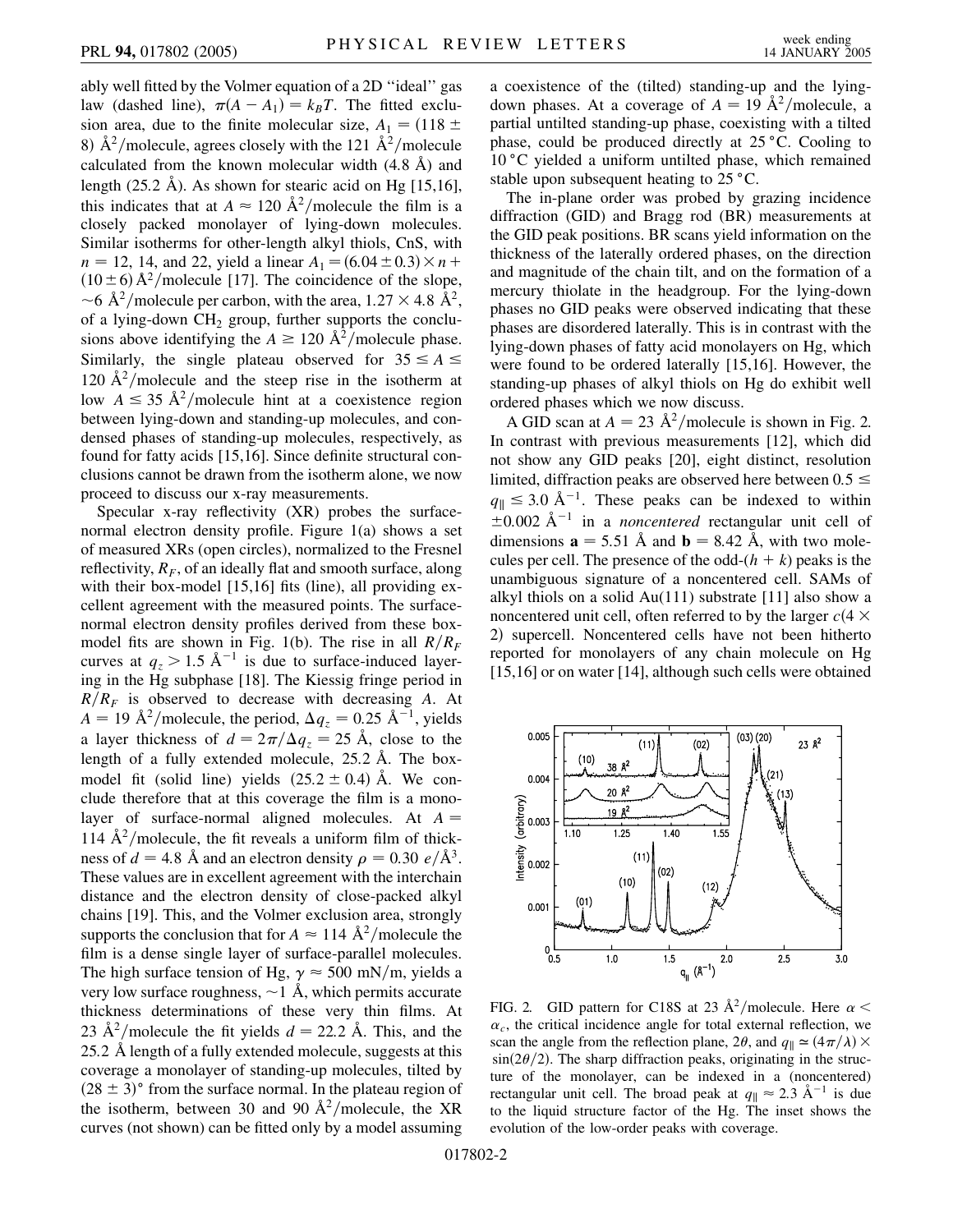for subphases of aqueous solutions of some (though not all) divalent metal ions [21].

The contour plots and BRs, Fig. 3, for the (10), (11), and (02) GID peaks of Fig. 2 reveal a richer and more intriguing structure than the noncentered unit cell concluded from the GID alone. Two types of BRs are observed: long [e.g., (10) in Fig. 3(d)] and short [e.g., (02)] in the  $q_z$  direction. A BR's half length at half maximum,  $\Delta q_z^{BR}$ , yields the thickness  $d^{BR} = \pi / \Delta q_z^{BR}$  of the layer which gives rise to the BR. For our two types,  $\Delta q_z^{\text{BR}} \approx 0.7$  and 0.15  $\text{\AA}^{-1}$  yield  $d^{BR} \approx 4.5$  and 23 Å for (10) and (02), respectively. Detailed modeling [17], shown in solid lines in Figs.  $3(a) - 3(c)$ , fully concurs with these results. The thin and thick layers can be identified, therefore, with the molecules' headgroups and aliphatic tails, respectively. The  $(11)$  BR in Figs. 3(b) and 3(d) is a superposition of both a short BR and a long BR, indicating contributions from both the headgroups and the tails. A careful examination of all BRs reveals that the odd- $(h + k)$  ones comprise only long BRs, while only the even- $(h + k)$  ones include short BR contributions (although they may also include long BR contributions). Thus, the odd- $(h + k)$  GID peaks originate exclusively in the headgroups' layer, while the tails' layer contributes only to even- $(h + k)$  GID peaks. This leads to the conclusion that while the headgroups order in a *noncentered* rectangular cell, the tails order in a *centered* rectangular cell [22].

We discuss first the tails' centered unit cell, based on the short BR components of the two lowest-order peaks originating in this layer, (11) and (02). Their  $(q_{\parallel}, q_z)$  peak coordinates,  $(1.36, 0.6)$  and  $(1.49, 0)$   $\AA^{-1}$ , and the detailed modeling [17], indicate that the tails in this layer tilt from the surface normal by  $(27 \pm 1)$ ° in the nearest-



FIG. 3. (a)–(c) Measured (circles) and model fitted (lines) Bragg rods for the indicated GID peaks. The sharp surfaceenhancement peaks near the origin (''Vineyard'' peaks) are due to interference between incident and diffracted rays at the critical angle. For Bragg rods peaking at  $q_z = 0 \text{ Å}^{-1}$  only the positive half of the peak is observed. (d) Equal-intensity contour plot of these peaks.

neighbor (NN) direction. This is the tilt required for a 2 carbon shift between adjacent chains, which moves the ''tooth'' of one zigzag chain to the next ''depression'' in an adjacent zigzag chain. In the plane perpendicular to the tails this yields a unit cell  $5.51 \cos(27)^\circ \times 8.42 = 4.91 \times$ 8.42  $\AA^2$ . The resultant x-ray-derived area per molecules in the plane perpendicular to the molecular long axis,  $A_{\perp}$  = 20.66  $A^2$ /tail, is typical of a rotator phase and not of a herringbone-ordered crystalline phase which has a molecular area 18.5–19.0  $\mathring{A}^2$ /molecule [19]. Moreover, the ratio ar area 18.5–19.0 A / molecule [19]. Moreover, the ratio 8.42/4.91  $\approx \sqrt{3}$  proves that the tails pack hexagonally in this plane. These results identify the structure of the tails' layer as the  $L_{2d}$  phase of fatty acid monolayers on water [14].

The headgroups' noncentered order can be traced to the chemistry of the thiol moiety. As the short and long BRs originate, respectively, in the tails and headgroups of the alkyl thiols, the ratio of their contributions (integrated over  $q_z$ ) to the intensity of the low- $q_z$  GID peaks in Fig. 2 is related to the ratio  $R_e$  of the number of scattering electrons in these two parts of the molecule. The  $1:1.5 \sim 1:3$  BR intensity ratio found implies an  $R_e$  significantly larger than the  $17/145$  expected from the SH :  $CH<sub>3</sub>(CH<sub>2</sub>)<sub>17</sub>$  composition of the molecule. This argues against the two-molecule S-S hybridization (disulfide), suggested for alkyl thiols on Au [11], as the origin of the noncentered headgroups' cell, since this does not significantly change *Re*. Rather, the high intensity ratio suggests the incorporation of a single Hg atom per two thiol molecules into the headgroups' layer to form a covalent S-Hg-S bond. This conclusion is supported by the 1:2 Hg:thiol stoichiometry found in bulk Hg thiolates [7], where the strong covalent S-Hg-S bond is found to involve a transfer of one electron per thiol with the corresponding loss of the terminal hydrogen. In contrast, on Au(111), only a partial transfer,  $\sim 0.3$  electrons per thiol, is found [23]. We also note that the equal  $q_{\parallel}$  widths of the odd- and even-order GID peaks in Fig. 2 imply not only equal crystalline coherence lengths for both the tails' and the headgroups' layers, but also a long-range orientational order for the S-Hg-S bonds [24].

The positions of the GID peaks remain nearly the same down to  $A = 20 \text{ Å}^2/\text{molecule}$  (Fig. 2 inset), implying no change in the crystalline order in either the tails or the headgroups, except for a reduction in the crystalline coherence length,  $\xi$ , reflected in a broadening of the peaks. At  $A = 19 \text{ Å}^2/\text{molecule}$  (after cooling and reheating) the GID pattern changes abruptly to a single peak at  $q_{\parallel}$  = 1.50 Å<sup>-1</sup>, with a short BR which peaks at  $q_z = 0$  Å<sup>-1</sup>. These values indicate a hexagonal *LS*-like rotator phase of surface-normal molecules [14], with a lattice constant of 4.84 Å and  $A_{\perp} = 20.35 \text{ Å}^2/\text{molecule}$ . The single GID peak's width,  $0.074 \text{ Å}^{-1}$ , yields  $\xi \approx 90 \text{ Å}$  only, as compared to  $\xi > 1000$  Å obtained from the resolution limited peaks at  $A = 38 \text{ Å}^2/\text{molecule}$ . This reduction in  $\xi$ , reflecting a packing frustration, may originate in the S-Hg-S bond